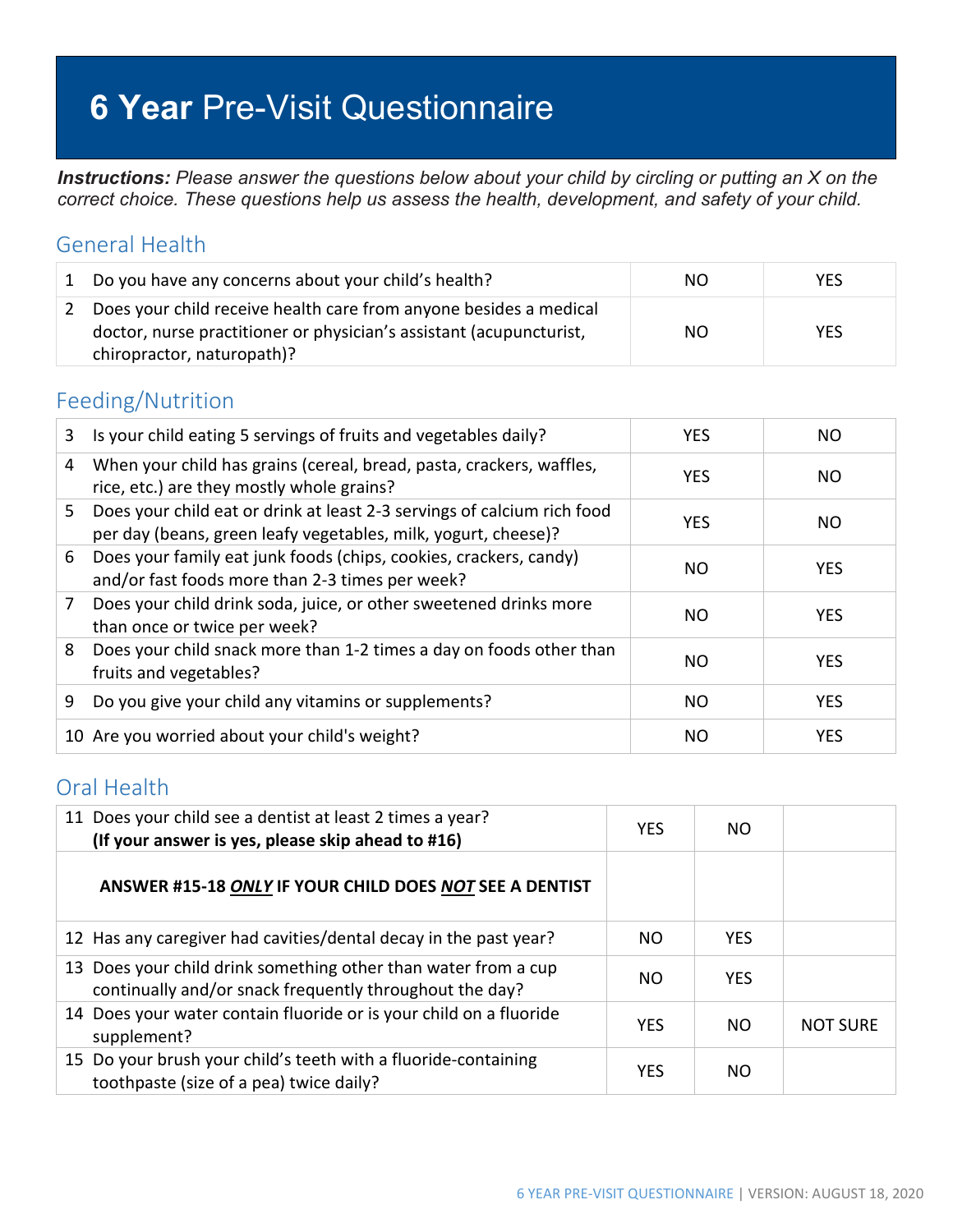# Lipids

| 16 Does your child have a parent who has had a stroke or heart attack<br>before age 55? | NO. | <b>YES</b> |
|-----------------------------------------------------------------------------------------|-----|------------|
| 17 Does your child have a parent or sibling with high cholesterol?                      | NO. | <b>YES</b> |

#### Elimination

| 18 Does your child have regular soft bowel movements (poop)? | YES | NO |
|--------------------------------------------------------------|-----|----|
|--------------------------------------------------------------|-----|----|

#### School

| 19 Is your child having any problems with progress in school or ability to<br>learn?         | NO  | <b>YES</b> |
|----------------------------------------------------------------------------------------------|-----|------------|
| 20 Is your child having any problems with sitting all day or concentrating<br>on schoolwork? | NO  | <b>YES</b> |
| 21 Is your child having any problems with getting along with teachers?                       | NO. | <b>YES</b> |
| 22 Is your child having any problems with happiness, self-esteem, self-<br>confidence?       | NO. | <b>YES</b> |
| 23 Is your child having any problems with peer relationships (lack of<br>friends, bullying)? | NO. | <b>YES</b> |
| 24 Does your child have an IEP or other learning plan?                                       | NO  | <b>YES</b> |

## Activity / Exercise / Screen Time

| 25 Does your child have more than 2 hours of screen time per day (TV,<br>smartphones, tablets)?                                                      | NO.        | <b>YES</b>     |
|------------------------------------------------------------------------------------------------------------------------------------------------------|------------|----------------|
| 26 Does your child have any screen time in his/her bedroom?                                                                                          | NO.        | <b>YES</b>     |
| 27 Do you read to your child every day?                                                                                                              | <b>YES</b> | NO.            |
| 28 Do you and your family do active and educational activities like<br>walking, bicycling, swimming, going to libraries or going on nature<br>walks? | <b>YES</b> | NO.            |
| 29 Do you eat meals together as a family?                                                                                                            | <b>YES</b> | NO.            |
| 30 Does your child play actively for at least 1 hour every day?                                                                                      | <b>YES</b> | N <sub>O</sub> |
| 31 Does your child have a hard time falling asleep or staying asleep at<br>night?                                                                    | NO         | <b>YES</b>     |
| 32 Is your child sleeping 9-11 hours at night?                                                                                                       | <b>YES</b> | NO             |

#### Social Stressors

| 33 Have there been any major changes or stresses in your<br>family recently?                                    | NO. | YES        |                  |
|-----------------------------------------------------------------------------------------------------------------|-----|------------|------------------|
| 34 Within the past 12 months have you worried that your<br>food would run out before you got money to buy more? | NO. | <b>YES</b> | <b>SOMETIMES</b> |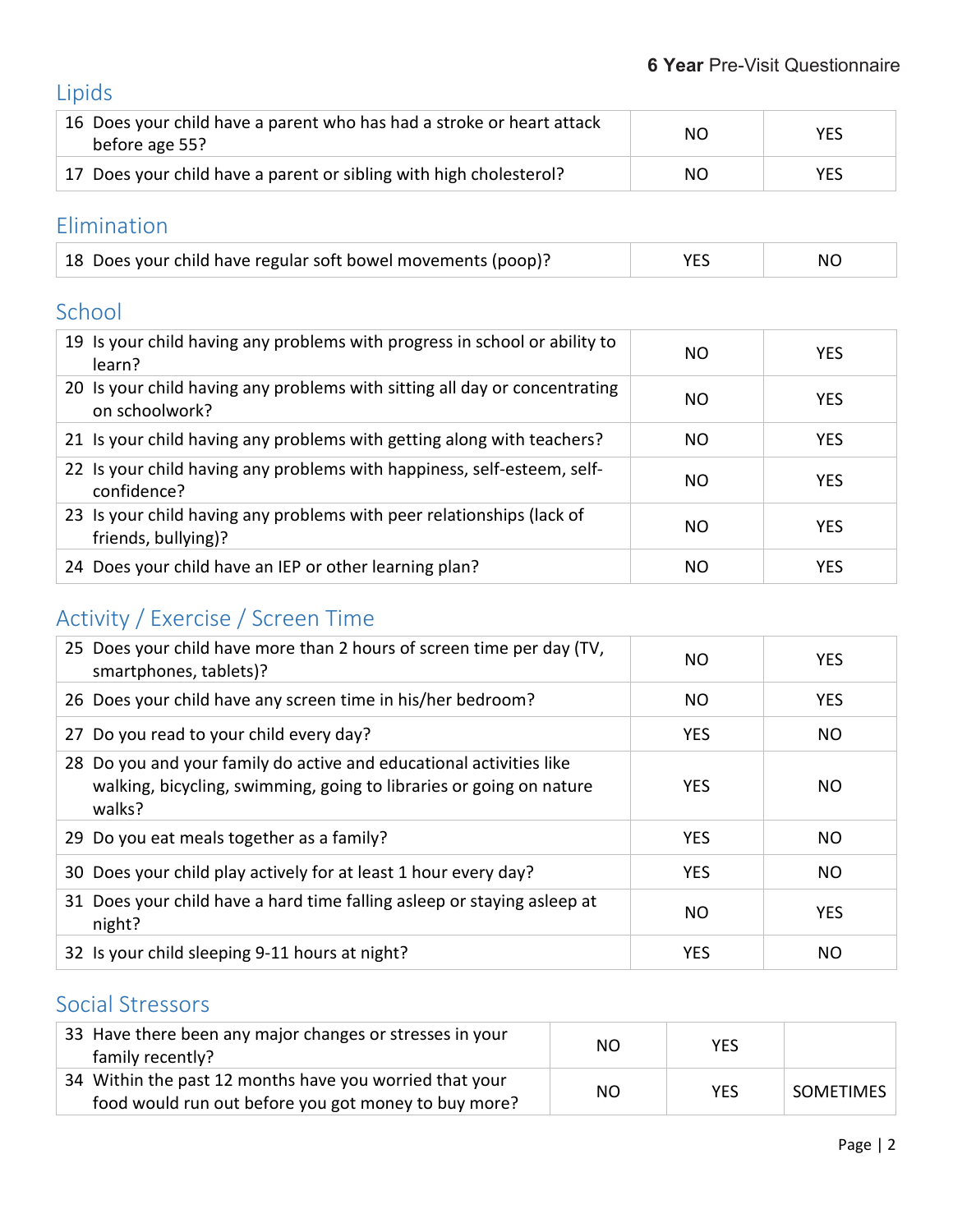**6 Year** Pre-Visit Questionnaire

| 35 Within the past 12 months did you run out of food and you<br>didn't have money to get more? | NO  | <b>YES</b> | <b>SOMETIMES</b> |
|------------------------------------------------------------------------------------------------|-----|------------|------------------|
| 36 Is there someone in your life that hurts you or your<br>children?                           | NO. | YES.       |                  |

## Safety

| 37 Do you have rules about internet safety? Do you have<br>parental controls set?                             | <b>YES</b> | NO.        |                      |
|---------------------------------------------------------------------------------------------------------------|------------|------------|----------------------|
| 38 Do you have rules about answering the door and phone at<br>home?                                           | <b>YES</b> | NO.        |                      |
| 39 Does your child wear a helmet when biking, skating,<br>skiing, or snowboarding?                            | <b>YES</b> | NO.        |                      |
| 40 Does anyone smoke or vape around your child?                                                               | <b>NO</b>  | <b>YES</b> |                      |
| 41 Is there a gun in the home?                                                                                | NO.        | <b>YES</b> |                      |
| a. If yes, is it locked in a safe with the ammunition stored<br>separately?                                   | <b>YES</b> | NO.        | <b>DOESN'T APPLY</b> |
| 42 If your child has fair skin, do you apply sunscreen if out in<br>the sun for longer than 15 to 30 minutes? | <b>YES</b> | NO.        | <b>DOESN'T APPLY</b> |
| 43 Do you have working smoke and carbon monoxide<br>detectors in your home?                                   | <b>YES</b> | NO.        |                      |
| 44 Does your child use a child safety seat or booster seat<br>when in the car?                                | <b>YES</b> | NO.        |                      |
| 45 Do you have a home fire escape plan?                                                                       | <b>YES</b> | NO.        |                      |
|                                                                                                               |            |            |                      |

### Tuberculosis

| 46 Has a family member or contact had tuberculosis disease (TB)?                                                        | NO.           | <b>YES</b> |
|-------------------------------------------------------------------------------------------------------------------------|---------------|------------|
| 47 Has a family member ever had a positive TB skin test (PPD)?                                                          | NO.           | <b>YES</b> |
| 48 Was your child born in a high-risk country (countries other than the<br>U.S., Canada, Australia, or Western Europe)? | <sub>NO</sub> | <b>YES</b> |
| 49 Has your child traveled to a high-risk country for more than a month?                                                | NO.           | <b>YES</b> |

# Review of Systems

| 50 Do you have any concerns about your child's eating habits, weight<br>loss, or lack of energy? | NO. | <b>YES</b> |
|--------------------------------------------------------------------------------------------------|-----|------------|
| 51 Does your child have any sleep problems, including a lot of snoring?                          | NO. | <b>YES</b> |
| 52 Do you have concerns about your child's eyes or vision?                                       | NO. | <b>YES</b> |
| 53 Does your child have recurrent (many) ear, sinus or throat infections,<br>or nosebleeds?      | NO. | <b>YES</b> |
| 54 Does your child have chest pain, shortness of breath, or irregular<br>heartbeat?              | NO. | <b>YES</b> |